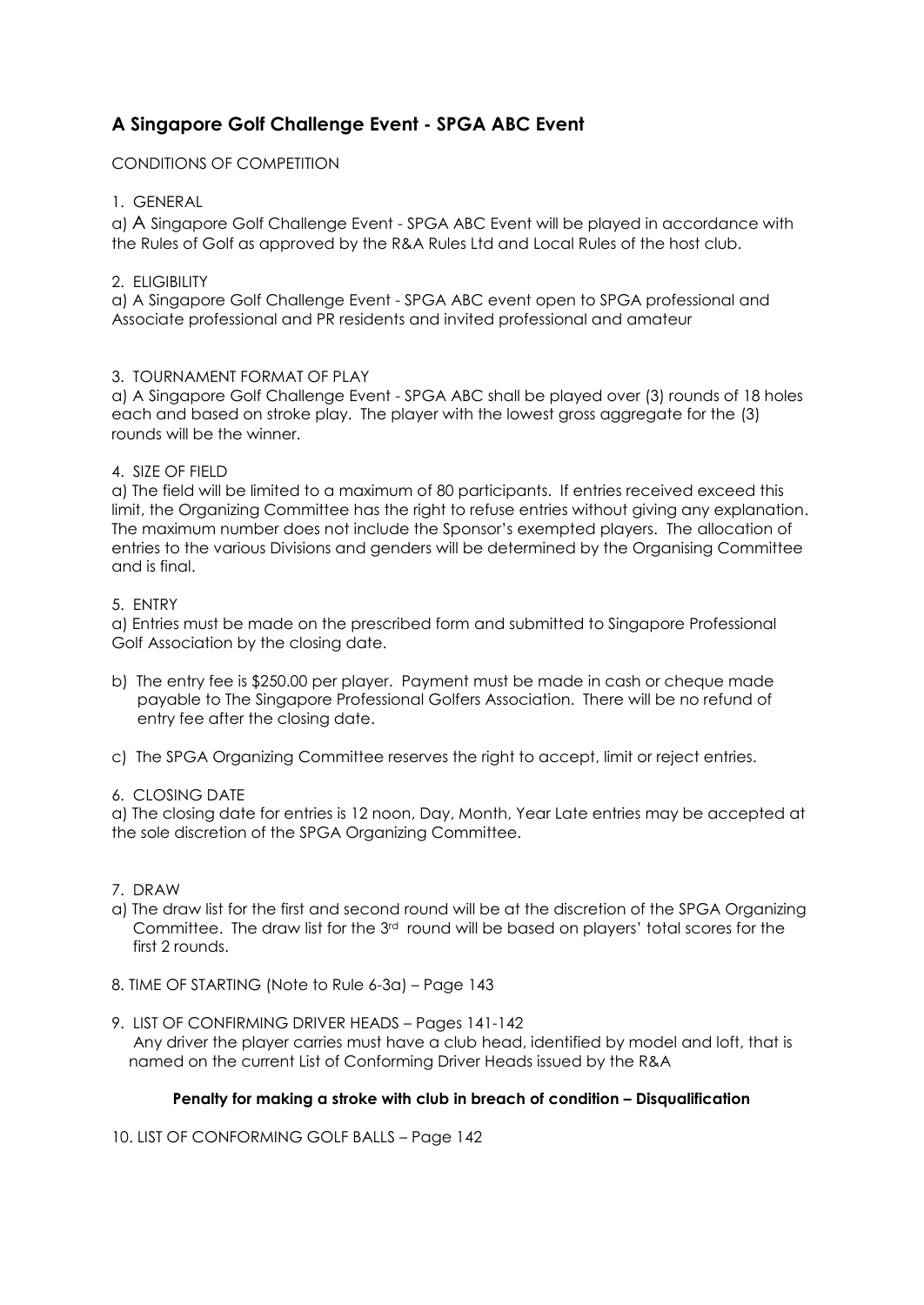11. SUSPENSON OF PLAY DUE TO A DANGEROUS SITUATION (Note to Rule 6-8b) – Pages 144- 145

- a. Note under Rule 6-8b and Optional Condition as prescribed in Appendix I shall be in effect.
- b. All practice areas that are in open areas shall be closed during suspension for a dangerous situation until the Committee has declared them open.

Note: A suspension for a dangerous situation shall be signaled by one prolonged airhorn note. All other times of suspension shall be signaled by three consecutive airhorn notes, repeated. Resumption of play shall be signaled by two airhorn notes, repeated.

#### 12. SUBMISSION OF SCORECARD

a) Players should check their cards in the returning area (scoring table) and ensure that they are correct and signed. Any doubtful points should be settled with the OC before returning the scorecard.

b) A player is deemed to have returned his scorecard and no further amendments may be made, once he has left the returning area (scoring table).

#### 13. DECISION OF TIES

In the event of a tie, the winner will be decided by a sudden death play-off. Other ties will be determined by the host club's count back system.

#### 14. TRANSPORTATION – Page 146

Exception: When permitted to ride by the Rules Committee.

#### 15. USE OF CADDIES PROHIBITED – Page 144 **(IF Walking course)**

Players may use hand drawn trolleys only. No motorized trolleys are permitted.

#### 16. SPECTATORS

Everyone on the course must meet the dress code requirements for the course. The use of electronic devices should be limited to areas where their use will not distract players on the course. Spectators should maintain a reasonable distance from the players to avoid the appearance that the spectator is imparting advice or assisting the player in any way. A spectator may approach a player for a moment to exchange clothing, food, or beverages, but they should not have prolonged conversations. Please walk ahead or with the group you are watching and stay on the cart paths at all times. Do not delay other groups by walking slowly. Spectators must stay off the greens and out of the bunkers at all times. Spectators violating these policies may be asked to leave the course. SPECTATORS ARE PROHIBITED FROM USING GOLF CARTS.

# 17. INCLEMENT WEATHER **(FOR YOUR TOURNAMENT DIRECTOR TO DECIIDE or according to the Club regalutions.)**

18. DISTANCE MESURING DEVICES (Rule 14-3) Only Distance measuring devices are allowed. The penalty for breach of Rule 14-3 is DISQUALIFICATION